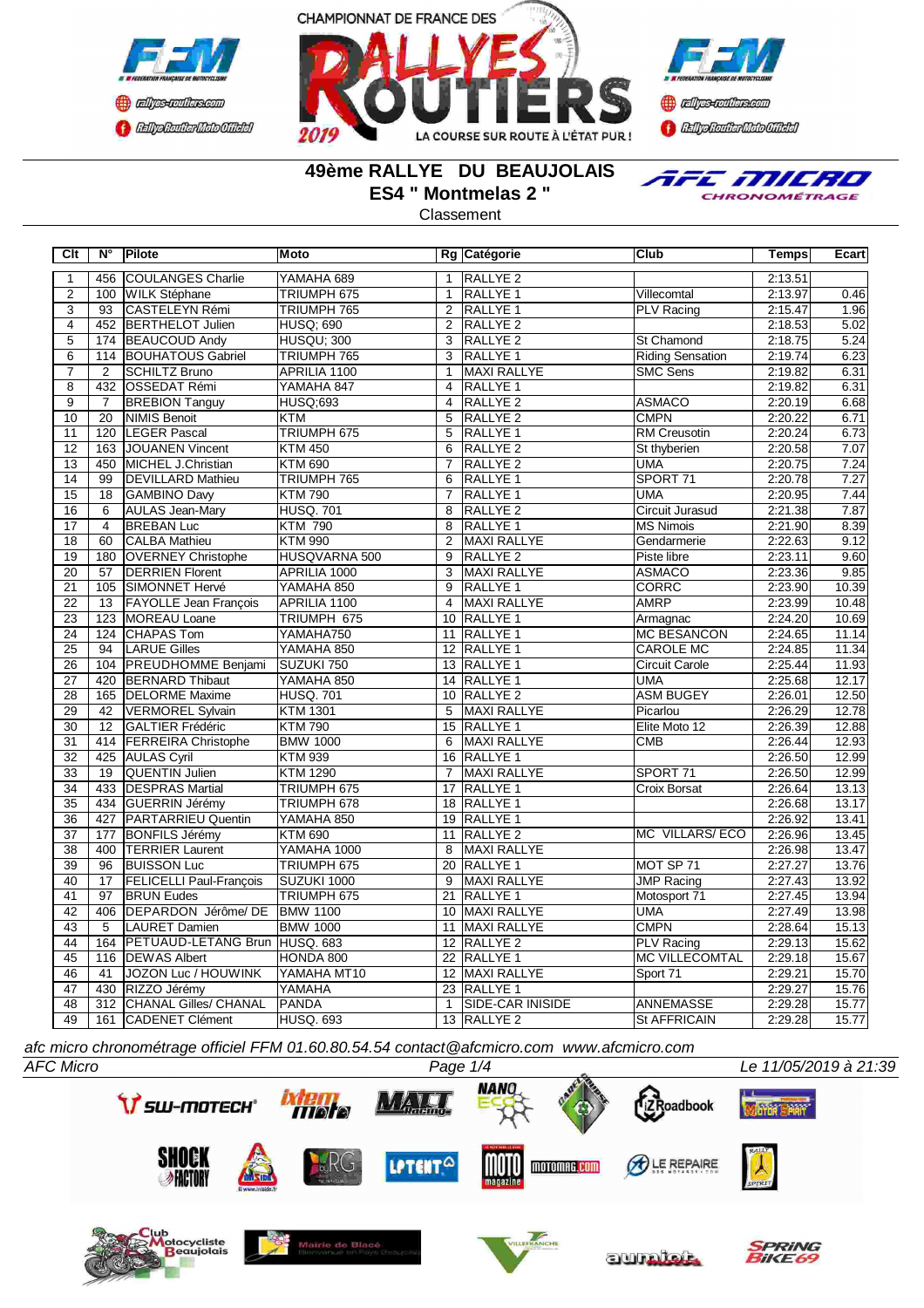





49ème RALLYE DU BEAUJOLAIS ES4 " Montmelas 2 " **Classement** 



| Clt             | N°              | Pilote                                            | <b>Moto</b>        |                 | Rg Catégorie            | <b>Club</b>            | <b>Temps</b> | Ecart |
|-----------------|-----------------|---------------------------------------------------|--------------------|-----------------|-------------------------|------------------------|--------------|-------|
| 50              | 130             | BAUMGARTNER Jérôme                                | YAMAHA 847         |                 | 24 RALLYE 1             | Passion Vitesse        | 2:29.31      | 15.80 |
| 51              | 11              | <b>COULON Pierre</b>                              | A"PRILIA 1100      |                 | 13 MAXI RALLYE          | Creusotin              | 2:29.60      | 16.09 |
| 52              | $\overline{15}$ | <b>GONZALEZ Emmanuel</b>                          | <b>KTM 690</b>     |                 | 14 RALLYE 2             | Auvergne M.S           | 2:29.60      | 16.09 |
| 53              | 463             | DEGOND Clément                                    | YAMAHA             |                 | 15 RALLYE 2             |                        | 2:30.55      | 17.04 |
| $\overline{54}$ | $\overline{10}$ | <b>ASSEMAT Fabien</b>                             | YAMAHA 1000        |                 | 14 MAXI RALLYE          | <b>ASPI RACING</b>     | 2:30.58      | 17.07 |
| 55              | 101             | <b>BACCA Ricardo</b>                              | SUZUKI 750         | 25              | <b>RALLYE 1</b>         | passion Vitesse        | 2:30.61      | 17.10 |
| 56              | 47              | <b>KOELBLEN Marc</b>                              | <b>KTM 990</b>     | 15              | <b>MAXI RALLYE</b>      | <b>DRAC</b>            | 2:30.69      | 17.18 |
| 57              | 54              | <b>DEBURCK Philippe</b>                           | <b>KTM 1050</b>    | 16              | <b>MAXI RALLYE</b>      | <b>VERRIERES</b>       | 2:30.81      | 17.30 |
| 58              | 168             | <b>STEPHAN Pierre</b>                             | <b>KTM 690</b>     | 16              | <b>RALLYE 2</b>         | <b>MC FLEUR DE LYS</b> | 2:31.24      | 17.73 |
| 59              | 424             | <b>BOISSERIE Philippe</b>                         | APRILIA 1100       | 17              | <b>MAXI RALLYE</b>      |                        | 2:31.38      | 17.87 |
| 60              | 415             | <b>GERMAIN Nicolas/OLLIE</b>                      | <b>BMW 1200</b>    | 18              | <b>MAXI RALLYE</b>      | <b>UMA</b>             | 2:31.41      | 17.90 |
| 61              | 113             | <b>GROSSE Johann</b>                              | YAMAHA 850         | 26              | RALLYE 1                | Moto team 95           | 2:31.57      | 18.06 |
| 62              | 426             | SARBONI Julien / TRCOT                            | <b>SUZUKI 749</b>  | $\overline{27}$ | <b>RALLYE 1</b>         | Prévention             | 2:31.89      | 18.38 |
| 63              | 25              | BORGEAT Gérard/REAU BMW 1250                      |                    | 19              | <b>MAXI RALLYE</b>      | Oxygène                | 2:32.44      | 18.93 |
| 64              | $\overline{28}$ | <b>PEYROT Cyril</b>                               | <b>KTM 1200</b>    | $\overline{20}$ | <b>MAXI RALLYE</b>      | Boussaquin             | 2:32.75      | 19.24 |
| 65              | 410             | <b>ROUX Nicolas</b>                               | <b>KTM 1290</b>    | 21              | <b>MAXI RALLYE</b>      | <b>CMB</b>             | 2:33.18      | 19.67 |
| 66              | 416             | <b>BAUDIN Guilhem</b>                             | <b>KTM990</b>      | $\overline{22}$ | <b>MAXI RALLYE</b>      |                        | 2:33.29      | 19.78 |
| 67              | 435             | <b>CONSTANTIN Yves</b>                            | <b>KAWA 948</b>    | 28              | <b>RALLYE 1</b>         | <b>UMAIN</b>           | 2:33.69      | 20.18 |
| 68              |                 | 404  DOUX Vincent                                 | APRILLA 1000 RSV   | 23              | MAXI RALLYE             |                        | 2:33.79      | 20.28 |
| 69              | 423             | MAZUE Jérémy/ CHAZA YAMAHA 850                    |                    | 29              | RALLYE 1                |                        | 2:33.86      | 20.35 |
| 70              | 107             | MATHIEU Sylvain                                   | SUZUKI 750         | 30              | <b>RALLYE 1</b>         | MOTOSPORT 71           | 2:33.88      | 20.37 |
| 71              | $\overline{8}$  | <b>DAVID Maxime</b>                               | <b>KAWAS;600</b>   | 31              | <b>RALLYE1</b>          | Roannais               | 2:33.90      | 20.39 |
| 72              | 16              | <b>MENERET Florian</b>                            | APRILIA 1100       | 24              | MAXI RALLYE             | UM AIN                 | 2:33.97      | 20.46 |
| 73              | 43              | PICHAT Yoann                                      | <b>KTM 1301</b>    | 25              | MAXI RALLYE             | <b>RAMP</b>            | 2:34.10      | 20.59 |
| 74              | 453             | <b>METRAT Yannick</b>                             | <b>KTM 690</b>     | 17              | RALLYE <sub>2</sub>     |                        | 2:34.39      | 20.88 |
| 75              | 109             | <b>FRANCOIS Nicolas</b>                           | HONDA 600          | 32              | RALLYE <sub>1</sub>     | <b>GREZAC</b>          | 2:34.42      | 20.91 |
| 76              | $\overline{33}$ | <b>GRANDJEAN Jacques</b>                          | SUZUKI 1000        | 26              | MAXI RALLYE             | DUC:CL:FR:             | 2:34.47      | 20.96 |
| $\overline{77}$ | 320             | <b>BOYER Thierry/BENETIE TRIUMPH SPEED TRIPLE</b> |                    | $\overline{2}$  | <b>SIDE-CAR INISIDE</b> | MOTOSPORT 71           | 2:34.55      | 21.04 |
| $\overline{78}$ | 436             | <b>MARTINIEN Simon</b>                            | YAMAHA 600         |                 | 33 RALLYE 1             |                        | 2:35.23      | 21.72 |
| $\overline{79}$ | 409             | <b>OLSCHEWSKI William</b>                         | <b>BMW 1000</b>    | $\overline{27}$ | <b>MAXI RALLYE</b>      |                        | 2:37.29      | 23.78 |
| 80              | 465             | <b>DEBIZE Grégory</b>                             | HONDA 500          | 18              | <b>RALLYE 2</b>         |                        | 2:37.38      | 23.87 |
| 81              | 162             | <b>DUPUIS Valéryane</b>                           | <b>KAWA 650</b>    | $\overline{19}$ | <b>RALLYE 2</b>         | <b>DRAC</b>            | 2:37.55      | 24.04 |
| 82              | 91              | <b>GRATIOT Caroline</b>                           | HONDA 600          |                 | 34 RALLYE 1             | <b>ASPI RACING</b>     | 2:37.64      | 24.13 |
| 83              | 322             | CAPDEVILLE Vincent/LA                             | CHODA 1300         | 3               | <b>SIDE-CAR INISIDE</b> | <b>LMAP</b>            | 2:38.27      | 24.76 |
| 84              | 175             | <b>CAILLOT Eric</b>                               | YAMAHA 689         | $\overline{20}$ | <b>RALLYE 2</b>         | <b>RM</b> Creusotin    | 2:38.43      | 24.92 |
| 85              | 428             | <b>BARTOLO Cédric</b>                             | TRIUMPH 660        | 35              | <b>RALLYE 1</b>         |                        | 2:38.57      | 25.06 |
| 86              | 238             | <b>ROUTHIER Florent</b>                           | <b>HUSQ. 350</b>   | $\mathbf{1}$    | RALLYE <sub>3</sub>     | C. Jura sud            | 2:39.15      | 25.64 |
| 87              | 316             | <b>BERTHOMIEU Benoit /R</b>                       | SUZUKI 1300        | $\overline{4}$  | SIDE-CAR INISIDE        | <b>MC RUTHENOIS</b>    | 2:39.36      | 25.85 |
| 88              | 403             | <b>CHOULIER Cédric</b>                            | HONDA 998          | $\overline{28}$ | <b>MAXI RALLYE</b>      |                        | 2:39.41      | 25.90 |
| 89              | 317             | <b>BACON Franck/CHOPAR</b>                        | <b>KTM CH.1190</b> | 5               | SIDE-CAR INISIDE        | Creusotin              | 2:39.67      | 26.16 |
| 90              | 167             | <b>MOLINET Denis</b>                              | <b>KAWA 650</b>    | $\overline{21}$ | RALLYE <sub>2</sub>     | <b>MC Dauphinois</b>   | 2:39.74      | 26.23 |
| 91              | 329             | CHOIN A./ BORDAS Patr CHODA 1000                  |                    | 6               | SIDE-CAR INISIDE        | <b>UM AUBE</b>         | 2:40.23      | 26.72 |
| 92              | 21              | <b>MAUREL Eric</b>                                | APRILIA 1000       | 29              | <b>MAXI RALLYE</b>      | Sénas Durance          | 2:40.26      | 26.75 |
| 93              | 405             | <b>DANEYROLLE Gilles</b>                          | HONDA 1000         | 30              | MAXI RALLYE             | <b>BELLEVILLE</b>      | 2:40.47      | 26.96 |
| 94              | 240             | COURTAUD Mathias                                  | HONDA 500          | $\overline{2}$  | RALLYE <sub>3</sub>     | Villecomtal            | 2:41.62      | 28.11 |
| 95              | 115             | <b>DELACROIX Alain</b>                            | TRIUMPH 765        | 36              | <b>RALLYE 1</b>         | <b>STANISLAS MC</b>    | 2:41.79      | 28.28 |
| 96              | 169             | MANEUF Serge                                      | <b>KTM 640</b>     | 22              | RALLYE <sub>2</sub>     | AMS                    | 2:41.94      | 28.43 |
| 97              | 290             | DAVAL Johan                                       | HONDA 600          | $\mathbf{1}$    | <b>CLASSIQUES</b>       | <b>DRAC</b>            | 2:42.20      | 28.69 |
| 98              | 429             | PERO Stéphane/ PERO I YAMAHA 850                  |                    |                 | 37 RALLYE 1             |                        | 2:43.20      | 29.69 |

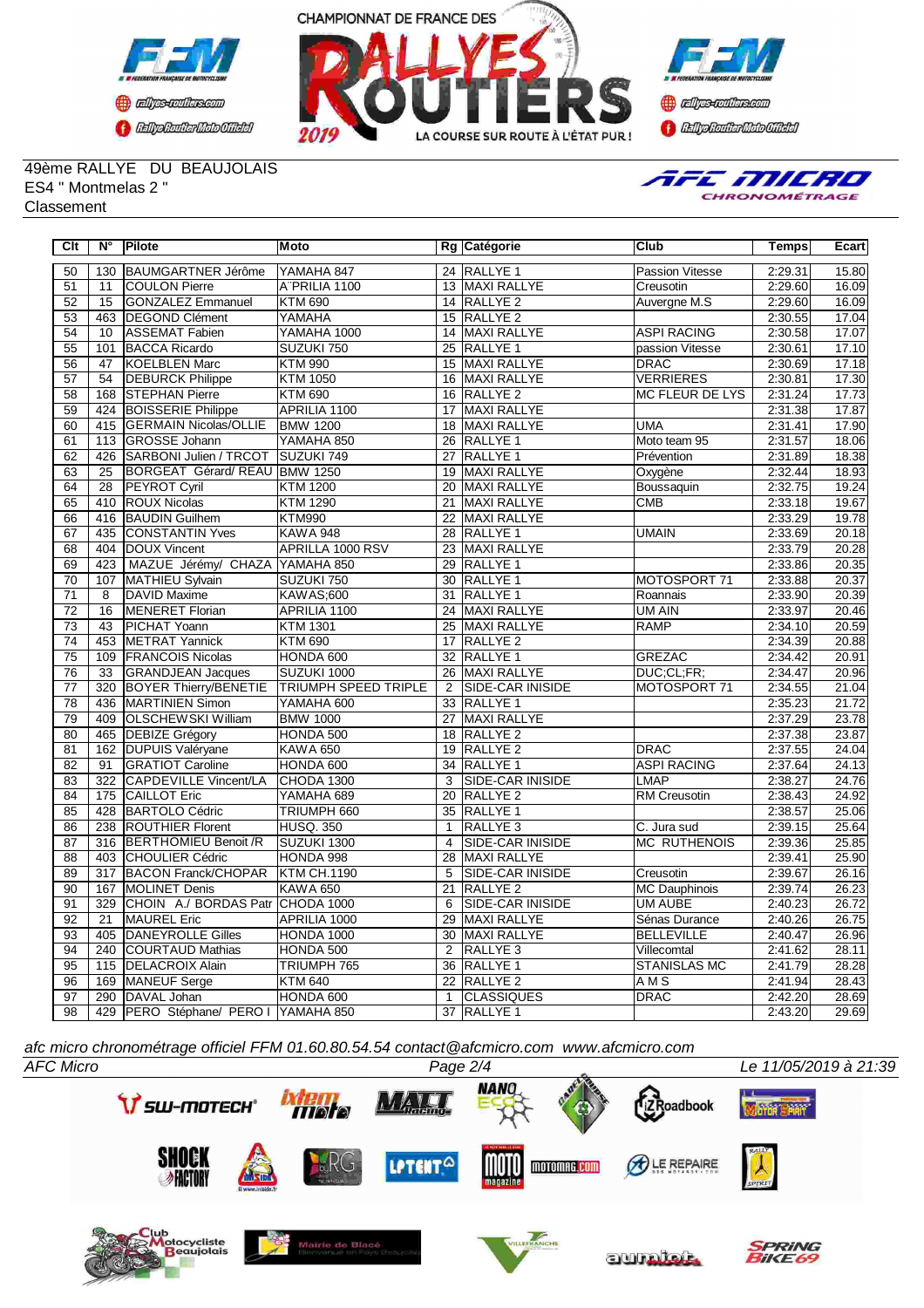





49ème RALLYE DU BEAUJOLAIS ES4 " Montmelas 2 " **Classement** 



| Clt              | N°               | Pilote                               | Moto              |                 | Rg Catégorie            | Club                    | Temps   | Ecart |
|------------------|------------------|--------------------------------------|-------------------|-----------------|-------------------------|-------------------------|---------|-------|
| 99               | 272              | <b>VERICEL Pascal</b>                | YAMAHA 350        | $\mathbf{1}$    | <b>ANCIENNES</b>        | Baldago's               | 2:43.20 | 29.69 |
| 100              | 402              | FORNI Mathieu                        | <b>TRIUM, 955</b> | 31              | <b>MAXI RALLYE</b>      |                         | 2:43.36 | 29.85 |
| 101              | 296              | <b>PIGEAT Richard</b>                | DUCATI 900        | $\overline{2}$  | <b>CLASSIQUES</b>       | Creusotin               | 2:44.15 | 30.64 |
| 102              | 332              | <b>BOUDIER Christophe/ M</b>         | VOAN 996          | $\overline{7}$  | SIDE-CAR INISIDE        | <b>MC PAU ARNOS</b>     | 2:44.70 | 31.19 |
| 103              | 44               | <b>BASELLO Florent</b>               | HONDA 1000        | $\overline{32}$ | <b>MAXI RALLYE</b>      | <b>CORRC</b>            | 2:44.76 | 31.25 |
| 104              | 306              | <b>MARTIN Alexandre</b>              | 900 BR            | 3               | <b>CLASSIQUES</b>       | <b>MC VILLARS</b>       | 2:44.96 | 31.45 |
| 105              | 172              | <b>SCHMUCK Patrick</b>               | YAMAHA 530        | 23              | <b>RALLYE 2</b>         | <b>UM Marne</b>         | 2:45.17 | 31.66 |
| 106              | 401              | <b>FONTESSE Sébastien</b>            | <b>KTM 990</b>    | 33              | <b>MAXI RALLYE</b>      |                         | 2:45.66 | 32.15 |
| 107              | 241              | <b>GROLAND Raphaël</b>               | HONDA 500         | $\overline{3}$  | RALLYE <sub>3</sub>     | <b>TEAM 6 AVENUE</b>    | 2:46.01 | 32.50 |
| 108              | 173              | MESSEGHEM Christian                  | <b>KAWA 650</b>   | 24              | <b>RALLYE 2</b>         | Comminge                | 2:46.27 | 32.76 |
| 109              | 292              | <b>FORTIN Eric</b>                   | <b>BMW 1000</b>   | 4               | <b>CLASSIQUES</b>       | <b>MOTO NATURE D'</b>   | 2:47.90 | 34.39 |
| 110              | 493              | BROUDER Pol/SABOT V CHODA 1300       |                   | 8               | SIDE-CAR INISIDE        |                         | 2:47.95 | 34.44 |
| 111              | $\overline{307}$ | <b>COLOMB Christophe</b>             | YAMAHA 240        | $\overline{5}$  | <b>CLASSIQUES</b>       | Baldago's               | 2:48.93 | 35.42 |
| 112              | 422              | <b>FOURNIER Martial</b>              | SUZUKI 750        | 38              | RALLYE <sub>1</sub>     |                         | 2:49.80 | 36.29 |
| 113              | 315              | LEPAGE Pauline/ LEPAG YAMAHA 1000    |                   | 9               | SIDE-CAR INISIDE        | MC <sub>2</sub> A       | 2:50.01 | 36.50 |
| 114              | 457              | <b>COMBES Emmanuel</b>               | <b>KTM 690</b>    | 25              | <b>RALLYE 2</b>         | Oxygène                 | 2:50.53 | 37.02 |
| 115              | 31               | <b>POTIER Guillaume</b>              | DUCATI 1260       | 34              | MAXI RALLYE             | MS Nimois               | 2:50.73 | 37.22 |
| 116              | 462              | <b>FELLMANN Eddy</b>                 | <b>KTM 690</b>    | 26              | <b>RALLYE 2</b>         |                         | 2:51.22 | 37.71 |
| 117              | 271              | <b>DUFOUR Marc</b>                   | GAUTHIER 250      | 2               | <b>ANCIENNES</b>        | $\overline{\text{CMB}}$ | 2:51.23 | 37.72 |
| 118              | 301              | <b>BUFFET Valentin/THOLLI</b>        | YAMAHA 1000       | 6               | <b>CLASSIQUES</b>       | <b>UMAin</b>            | 2:51.66 | 38.15 |
| 119              | 408              | <b>TRICOT Roland</b>                 | <b>BMW 1200</b>   | 35              | <b>MAXI RALLYE</b>      | Section moto Lille      | 2:51.85 | 38.34 |
| 120              | 293              | <b>DURIS Jean-Luc</b>                | HONDA 900         | $\overline{7}$  | <b>CLASSIQUES</b>       | <b>ACTIVBIKE</b>        | 2:52.02 | 38.51 |
| 121              | 236              | CRESCENCIO Pédro                     | <b>KAWA 200</b>   | $\overline{4}$  | RALLYE <sub>3</sub>     | <b>ASMACO</b>           | 2:52.35 | 38.84 |
| 122              | 302              | <b>LETHENET Cyrille</b>              | YAMAHA 240        | 8               | <b>CLASSIQUES</b>       | St CHAMOND              | 2:53.03 | 39.52 |
| 123              | 487              | PELLOUX Cédric                       | YAMAHA 600        | 9               | <b>CLASSIQUES</b>       | Oxygène                 | 2:53.62 | 40.11 |
| 124              | 183              | VINCENT Mathieu                      | SUZUKI 350        | 27              | RALLYE <sub>2</sub>     | Croix Borsat            | 2:54.62 | 41.11 |
| 125              | 311              | GUILHOT Frédéric/ FAN                | TRIUMPH 955       | 10              | SIDE-CAR INISIDE        | GUID; VELLAV            | 2:54.83 | 41.32 |
| 126              | 55               | <b>LAMOUR Marc</b>                   | HONDA 1100        | 36              | <b>MAXI RALLYE</b>      | Val Seine 76            | 2:54.87 | 41.36 |
| 127              | 297              | <b>LACOSTE Christian</b>             | YAM; 750          | 10              | <b>CLASSIQUES</b>       | <b>UMAIN</b>            | 2:56.25 | 42.74 |
| 128              | 318              | <b>COUDERC Gilles/COUD</b>           | YAMAHA 1200       | 11              | <b>SIDE-CAR INISIDE</b> | Villecomtal             | 2:56.54 | 43.03 |
| 129              | 261              | COUDURIER Thierry                    | YAMAHA 350        | 3               | ANCIENNES               | Arbusigny               | 2:56.77 | 43.26 |
| 130              | $\overline{30}$  | MOTTAZ Rémi                          | HONDA 1300        | $\overline{37}$ | MAXI RALLYE             | <b>MBG MOTO</b>         | 2:56.92 | 43.41 |
| 131              | 473              | <b>BERGER Aymeric</b>                | APRILIA 125       | 5               | RALLYE <sub>3</sub>     |                         | 2:58.31 | 44.80 |
| 132              | 483              | <b>GILLARD Quentin</b>               | <b>KAWAS 650</b>  | $\overline{4}$  | <b>ANCIENNES</b>        | UMA                     | 2:58.43 | 44.92 |
| 133              | 309              | <b>HAULTCOEUR Thibaud</b>            | HONDA 750         | 11              | <b>CLASSIQUES</b>       | Chablis M. Verte        | 2:58.87 | 45.36 |
| 134              | 291              | <b>THEILLAC Thierry</b>              | DUCATI 900        | 12              | <b>CLASSIQUES</b>       | Angoumoisin             | 3:00.00 | 46.49 |
| 135              | 303              | <b>CRESCENZO Sébastien</b>           | HONDA 900         | 13              | <b>CLASSIQUES</b>       | Mot.sport 71            | 3:01.13 | 47.62 |
| 136              | 58               | <b>BOURGEOIS Frédéric</b>            | <b>KTM 1290</b>   | 38              | <b>MAXI RALLYE</b>      | <b>MC Carole</b>        | 3:01.55 | 48.04 |
| 137              | 250              | <b>RIVOLLET Jean-Yves</b>            | YAMAHA YBR 250    | 6               | RALLYE <sub>3</sub>     | <b>RAMP</b>             | 3:03.02 | 49.51 |
| 138              | 413              | <b>GALEN Jason</b>                   | TRIUMPH 1050      | 39              | <b>MAXI RALLYE</b>      |                         | 3:03.42 | 49.91 |
| 139              | 486              | <b>BLANCHON Maurice</b>              | YAMAHA 350        | 14              | <b>CLASSIQUES</b>       | Panissières             | 3:03.45 | 49.94 |
| 140              | 482              | <b>NERGUISIAN Patrick</b>            | DUCATI 250        | 5               | <b>ANCIENNES</b>        | <b>CMB</b>              | 3:04.24 | 50.73 |
| 141              |                  | 260 PRAS Thierry                     | <b>KAWA 250</b>   | 6               | <b>ANCIENNES</b>        | Dauphinois              | 3:05.33 | 51.82 |
| 142              | 412              | <b>CERISOT Nicolas</b>               | <b>KTM 1050</b>   | 40              | <b>MAXI RALLYE</b>      | Oxygène                 | 3:05.97 | 52.46 |
| 143              | 472              | <b>BERGER Yanis</b>                  | YAMAHA 125        | $\overline{7}$  | RALLYE <sub>3</sub>     |                         | 3:06.14 | 52.63 |
| 144              |                  | 234 ZABRONIECKA Sylvie               | <b>KTM 390</b>    | 8               | RALLYE <sub>3</sub>     | Avenir Moto             | 3:06.38 | 52.87 |
| 145              | $\overline{37}$  | <b>NOVET Thibaut</b>                 | <b>KTM</b>        | 41              | <b>MAXI RALLYE</b>      | Dauphinois              | 3:06.79 | 53.28 |
| 146              | 461              | <b>LECOURT Tanguy</b>                | SUZUKI 600        | 28              | RALLYE <sub>2</sub>     |                         | 3:10.06 | 56.55 |
| $\overline{147}$ |                  | 319 GUGLIELMI Séverine / B HONDA 829 |                   |                 | 12 SIDE-CAR INISIDE     | MC AIX en PRO           | 3:10.52 | 57.01 |